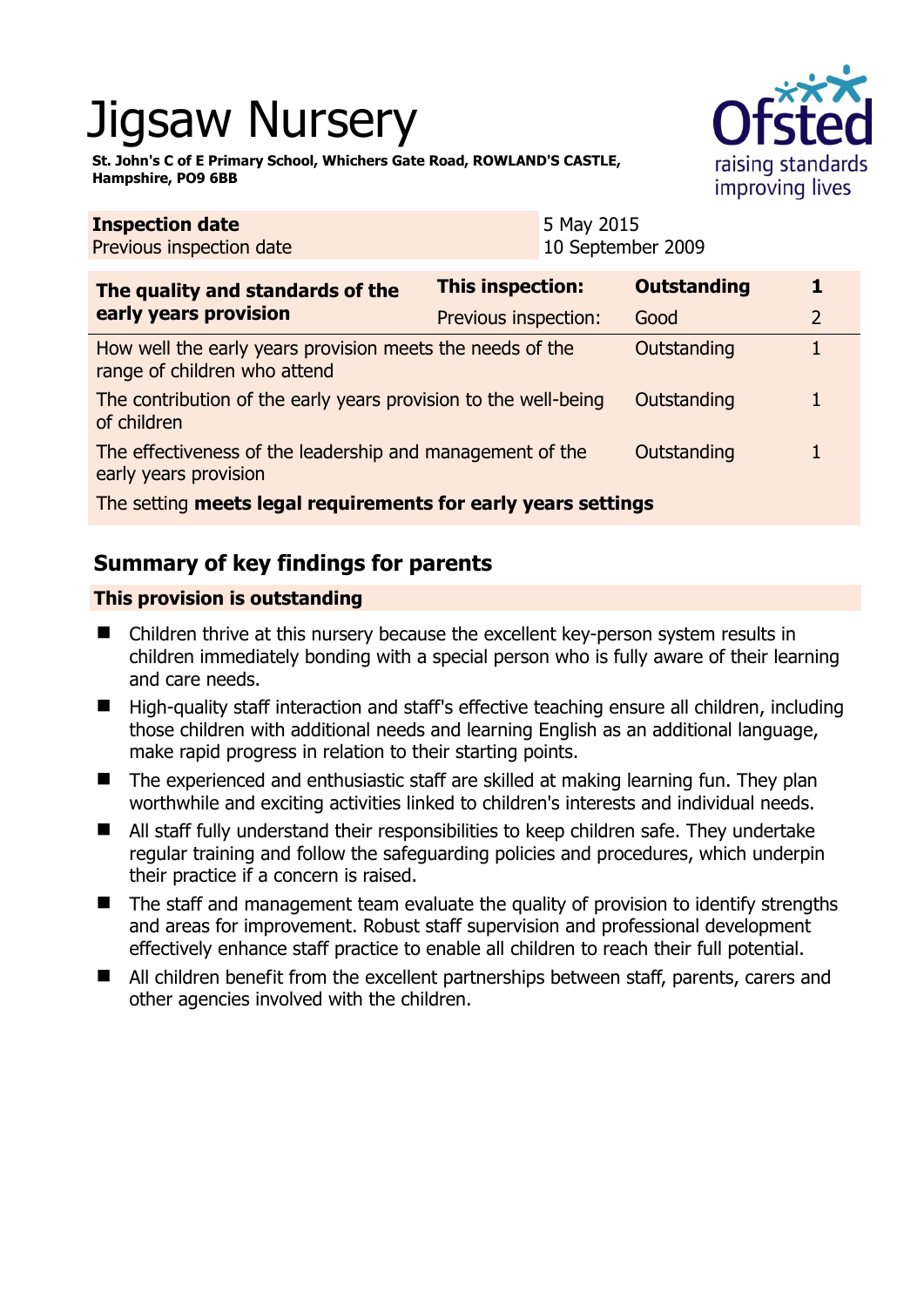# **What the setting needs to do to improve further**

#### **To further improve the quality of the early years provision the provider should:**

■ ensure children's achievements at home are shared effectively when they first start, to enable all staff to interact with children in a meaningful way from the outset.

#### **Inspection activities**

- The inspector observed staff's interaction with children, and observed activities in the playroom and the outside play areas.
- The inspector had discussions with parents, staff and children.
- The inspector undertook a joint observation with the manager.
- The inspector sampled records kept on the children and documentation to support the running of the nursery.

### **Inspector**

Amanda Shedden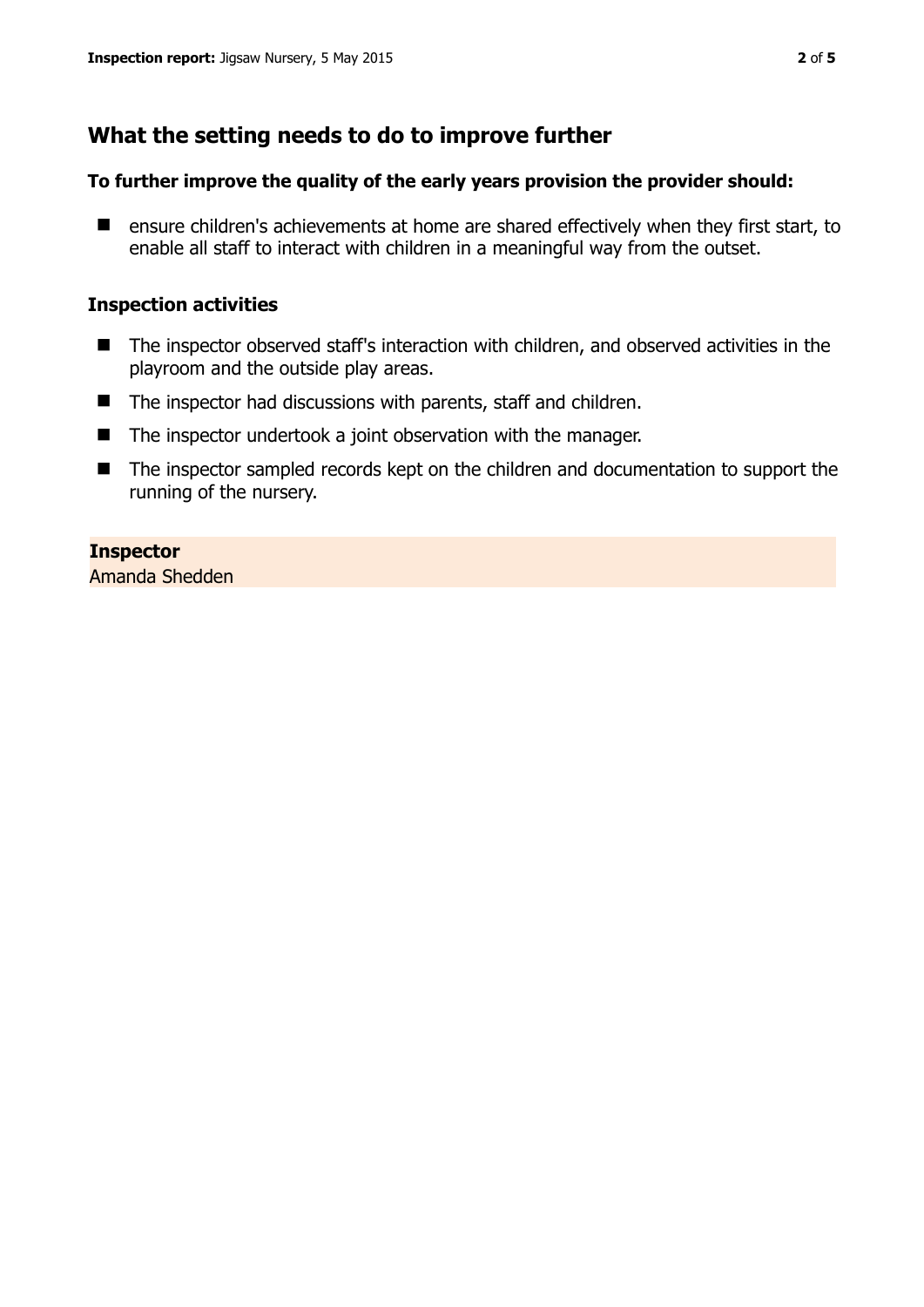## **Inspection findings**

#### **How well the early years provision meets the needs of the range of children who attend. This is outstanding**

Staff have an excellent understanding of the Early Years Foundation Stage framework and implement it successfully to promote the children's welfare, learning and development. All staff know exactly what children are working towards. This results in purposeful planned learning intentions, where the children have fun and learn through exciting activities, such as woodwork. Children are inquisitive and are actively engaged in their learning. Staff make excellent use of resources and the hill outside, for example, to help children to explore the power of wind. Children have many opportunities for mark making for a wide variety of purposes, such as making lists, writing their names, and making patterns with sensory resources, indoors and outdoors. Staff enhance children's use of mathematical language as they play, for example, as children plan a pretend party with their friends. All children acquire the skills, attitudes and dispositions they need to be ready for school or their next stage of learning.

#### **The contribution of the early years provision to the well-being of children is outstanding**

All children are extremely happy and new children settle very quickly. Children build very positive relationships with all staff, particularly their key person. Children work together cooperatively, knowing to take turns and follow nursery rules. The atmosphere is one of busy purposeful play as children become increasingly inquisitive and adventurous in their learning with excellent staff support. For example, children built an obstacle course using planks and crates; staff encouraged them to identify and discuss risks. Children move around the nursery with ease, exploring the resources and their learning environment. Staff promote children's independence well. They ensure resources are easily accessible so children can move from indoors to outdoors to enhance their play. Children develop their self-care skills as they help to prepare healthy snacks and choose when they want to eat. As a result, children demonstrate high levels of self-confidence and self-esteem.

#### **The effectiveness of the leadership and management of the early years provision is outstanding**

Staff actively encourage parents to be fully involved in their children's learning and provide information to enable parents to extend their children's learning at home. Staff value all contributions from the parents and invite parents in to spend time at the nursery. However, information on children's achievements at home is not shared with all staff when children first start. All staff complete a programme of progression training to ensure their personal skills and professional development continue to grow. Staff cascade the knowledge gained to all staff, which they use well to evaluate practice and make changes to benefit children. For example, after training on the environment, staff moved display boards down to the children's level so that they could see their own creations more easily.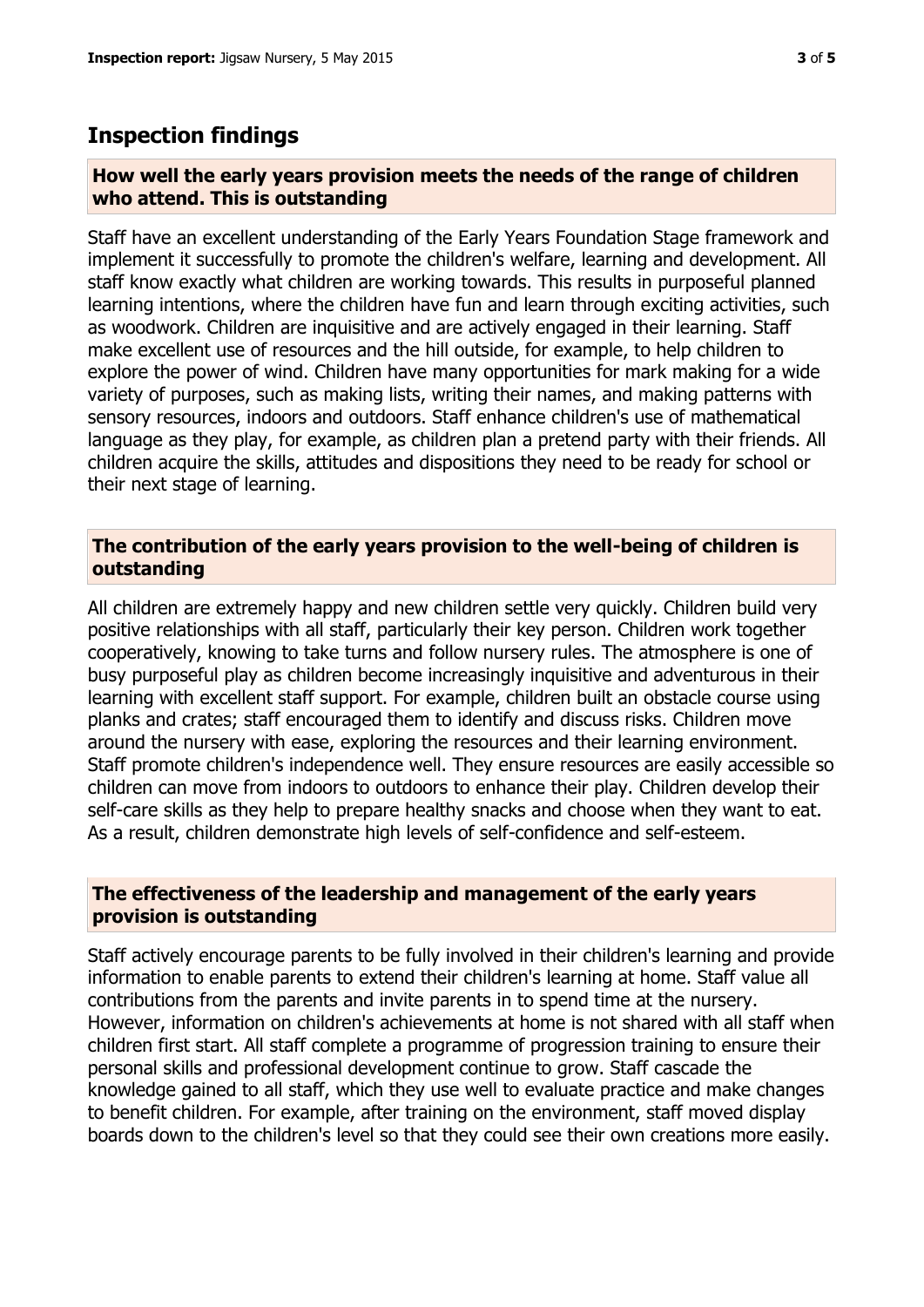## **Setting details**

| Unique reference number       | EY345805                       |  |
|-------------------------------|--------------------------------|--|
| <b>Local authority</b>        | Hampshire                      |  |
| <b>Inspection number</b>      | 828498                         |  |
| <b>Type of provision</b>      | Full-time provision            |  |
| <b>Registration category</b>  | Childcare - Non-Domestic       |  |
| <b>Age range of children</b>  | $2 - 5$                        |  |
| <b>Total number of places</b> | 24                             |  |
| Number of children on roll    | 48                             |  |
| <b>Name of provider</b>       | Jigsaw At St. John's Committee |  |
| Date of previous inspection   | 10 September 2009              |  |
| <b>Telephone number</b>       | 02392 412095                   |  |

Jigsaw Nursery registered in 2008. The nursery is committee run and is situated in St John's Church of England Primary School, in Rowland's Castle, Hampshire. The nursery is open Monday to Friday, from 9am to 3.30pm, during term times. The nursery offers extended care from 8:30am and until 4pm. There are five staff members employed in the nursery, who all hold relevant early years qualifications at level 4 or above.

This inspection was carried out by Ofsted under sections 49 and 50 of the Childcare Act 2006 on the quality and standards of provision that is registered on the Early Years Register. The registered person must ensure that this provision complies with the statutory framework for children's learning, development and care, known as the Early Years Foundation Stage.

Any complaints about the inspection or the report should be made following the procedures set out in the guidance 'Complaints procedure: raising concerns and making complaints about Ofsted', which is available from Ofsted's website: www.gov.uk/government/organisations/ofsted. If you would like Ofsted to send you a copy of the guidance, please telephone 0300 123 4234, or email enquiries@ofsted.gov.uk.